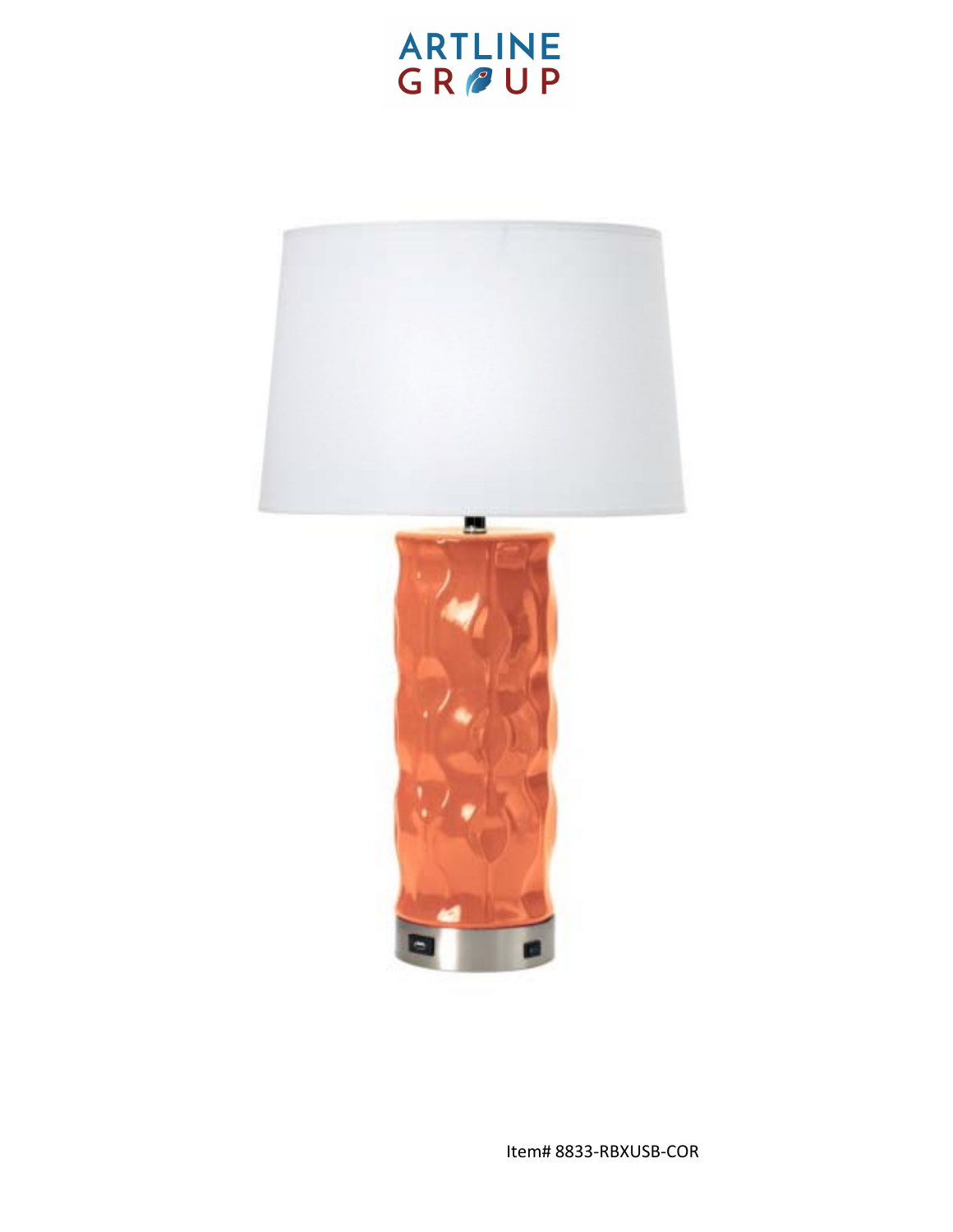

| Item#  | <b>Description</b>                                          | <b>Finishes Available</b> | Height<br>w/Shade | Width<br>w/Shade | # of Sockets<br><b>Type</b> | Switch<br><b>Type</b> |
|--------|-------------------------------------------------------------|---------------------------|-------------------|------------------|-----------------------------|-----------------------|
| 1750XX | Downbridge Table Lamp w/White Energy Shade, 2<br>Outlets    | <b>Brushed Steel</b>      | 34''              | 17''             | 1/Medium<br><b>Base</b>     | On/Off                |
| 1751   | Bridge Floor Lamp w/White Energy Shade                      | Silver w/Polished Nickel  | 62"               | 16''             | 1/Medium<br>Base            | On/Off                |
| 1752XX | Bridge Table Lamp w/White Energy Shade, 2<br><b>Outlets</b> | <b>Brushed Steel</b>      | 30''              | 14''             | 1/Medium<br>Base            | On/Off                |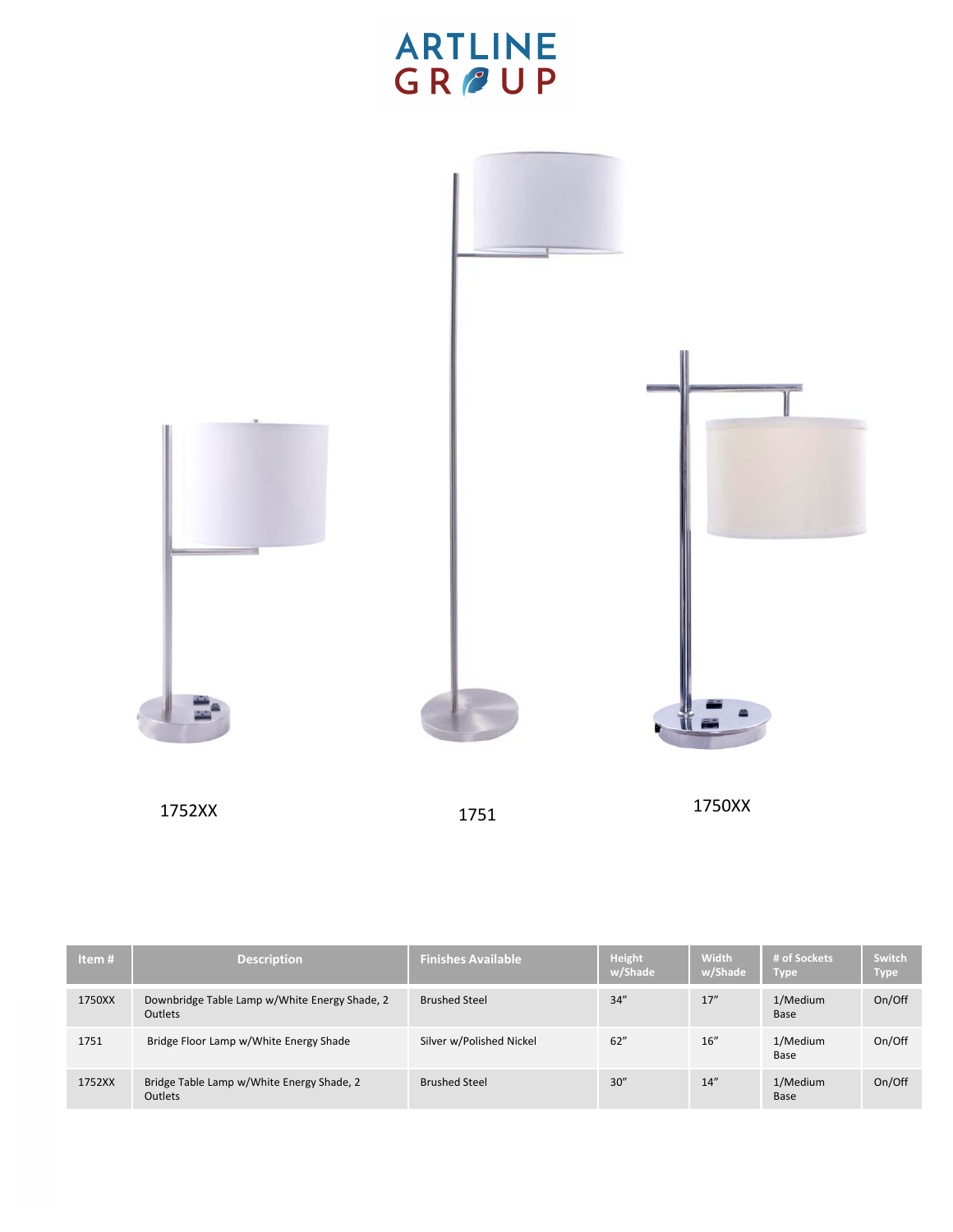

12718 Base Shown for Detail 11995\*

| Item#     | <b>Description</b>                                                | <b>Finishes Available</b> | <b>Height</b><br>w/Shade | Width<br>w/Shade | # of Sockets<br><b>Type</b> | <b>Switch Type</b> |
|-----------|-------------------------------------------------------------------|---------------------------|--------------------------|------------------|-----------------------------|--------------------|
| 11994-XX* | Open Tower Table Lamp w/White Linen shade, 2<br>Outlets           | <b>Brushed Steel</b>      | 27''                     | 16"              | 1/Medium Base               | On/Off             |
| 11995*    | Open Tower Floor Lamp w/White Linen Shade                         | <b>Brushed Steel</b>      | 60''                     | 18''             | 1/Medium Base               | On/Off             |
| 12717-USB | Open Tower Floor Lamp w/Parchment Linen Shade,<br><b>USB Port</b> | <b>Bronze</b>             | 27''                     | 14"              | 1/Medium Base               | On/Off             |
| 12718     | Open Tower Floor Lamp w/Parchment Linen Shade                     | Bronze                    | 60''                     | 17''             | 1/Medium Base               | On/Off             |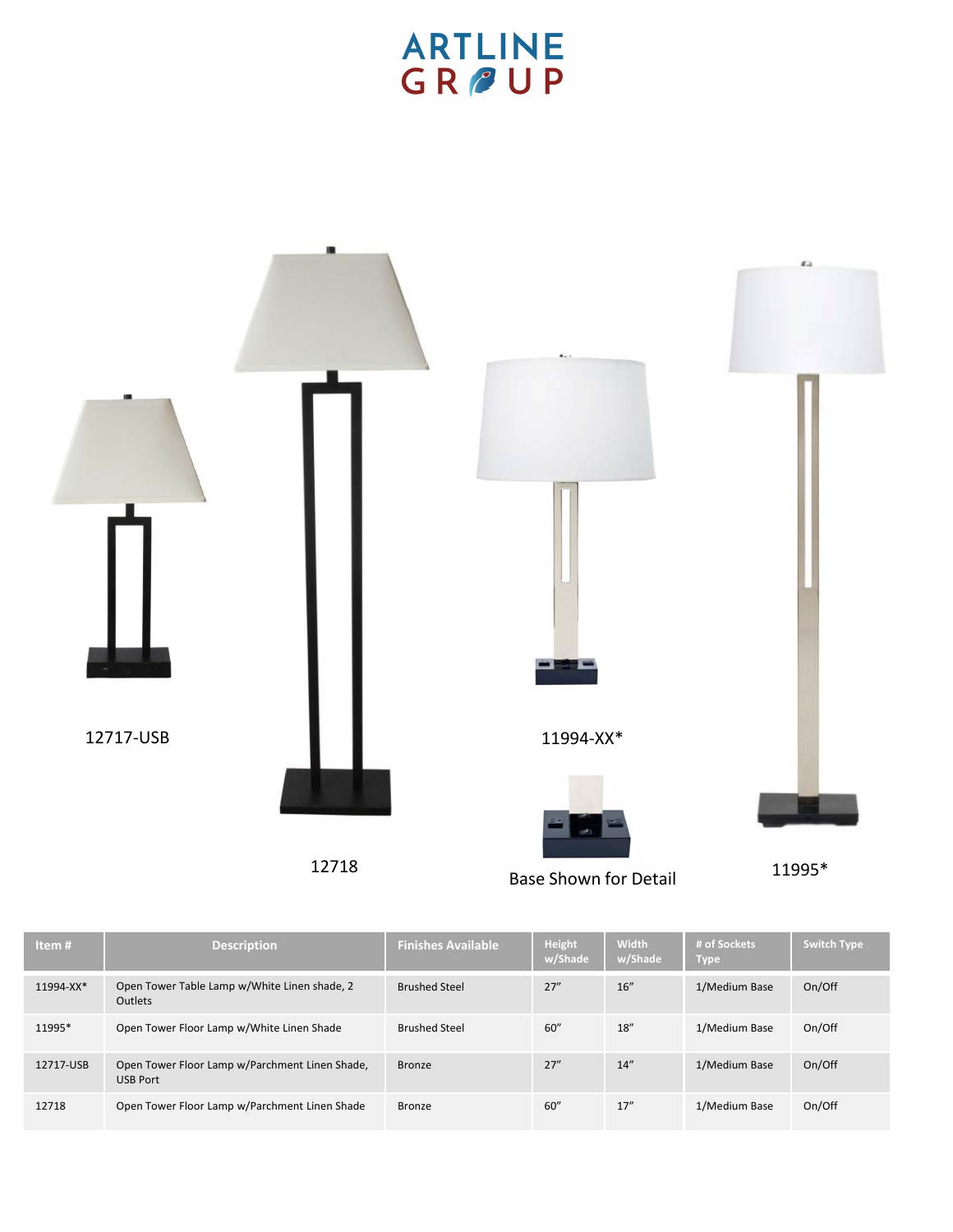

1753XX 1755 1754

| Item#  | <b>Description</b>                                              | <b>Finishes Available</b> | Height w/Shade | Width w/Shade | # of Sockets<br><b>Type</b> | Switch<br><b>Type</b> |
|--------|-----------------------------------------------------------------|---------------------------|----------------|---------------|-----------------------------|-----------------------|
| 1753XX | Open Tower Table Lamp w/White Energy Shade, 2<br><b>Outlets</b> | <b>Brushed Steel</b>      | 25.5''         | 13''          | 1/Medium<br>Base            | On/Off                |
| 1754   | Open Tower Table Lamp w/White Energy Shade                      | <b>Brushed Steel</b>      | 26''           | 14''          | 1/Medium<br>Base            | On/Off                |
| 1755   | Open Tower Floor Lamp w/White Energy Shade                      | <b>Brushed Steel</b>      | 60''           | 17''          | 1/Medium<br>Base            | On/Off                |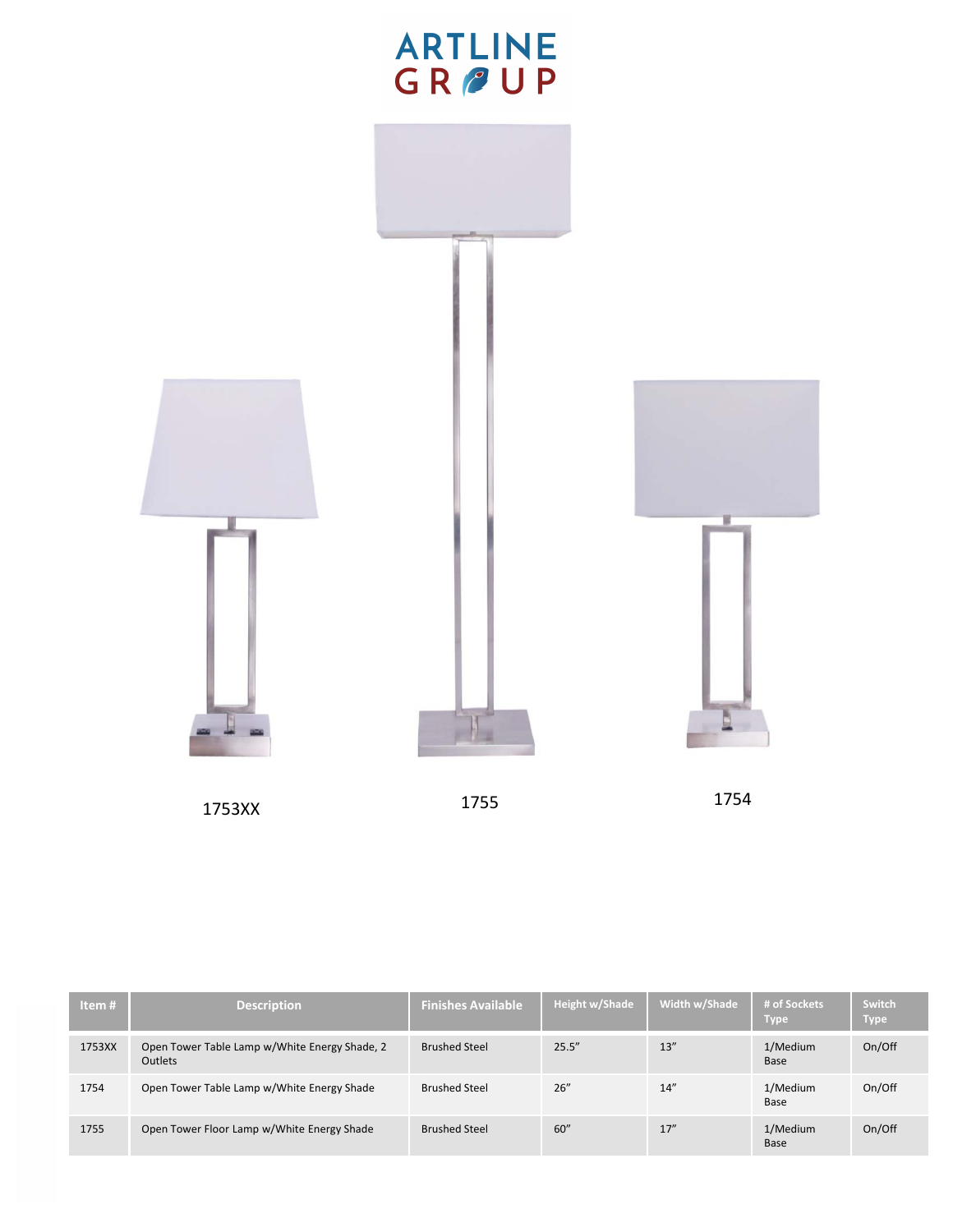

| Item#       | <b>Description</b>                                                    | <b>Finishes</b><br><b>Available</b> | Height<br>w/Shade | <b>Width</b><br>w/Shade | # of Sockets<br><b>Type</b> | Switch<br><b>Type</b> |
|-------------|-----------------------------------------------------------------------|-------------------------------------|-------------------|-------------------------|-----------------------------|-----------------------|
| 12173*      | Crisscross Table Lamp w/Parchment Linen Shade                         | Oil Rubbed Bronze                   | 29''              | 16''                    | 1/Medium<br>Base            | On/Off                |
| 12174*      | Crisscross Floor Lamp w/Parchment Linen Shade                         | Oil Rubbed Bronze                   | 62"               | 18''                    | 1/Medium<br>Base            | On/Off                |
| 12727-XUSB* | Antenna Twin Lite Table Lamp w/ White Linen<br>Shade, 1 Outlet, 1 USB | <b>Brushed Steel</b>                | 27''              | 18''                    | 2/Medium<br>Base            | On/Off                |
| 12728*      | Antenna Twin Lite Floor Lamp w/White Linen Shade                      | <b>Brushed Steel</b>                | 60''              | 20''                    | 2/Medium<br>Base            | On/Off                |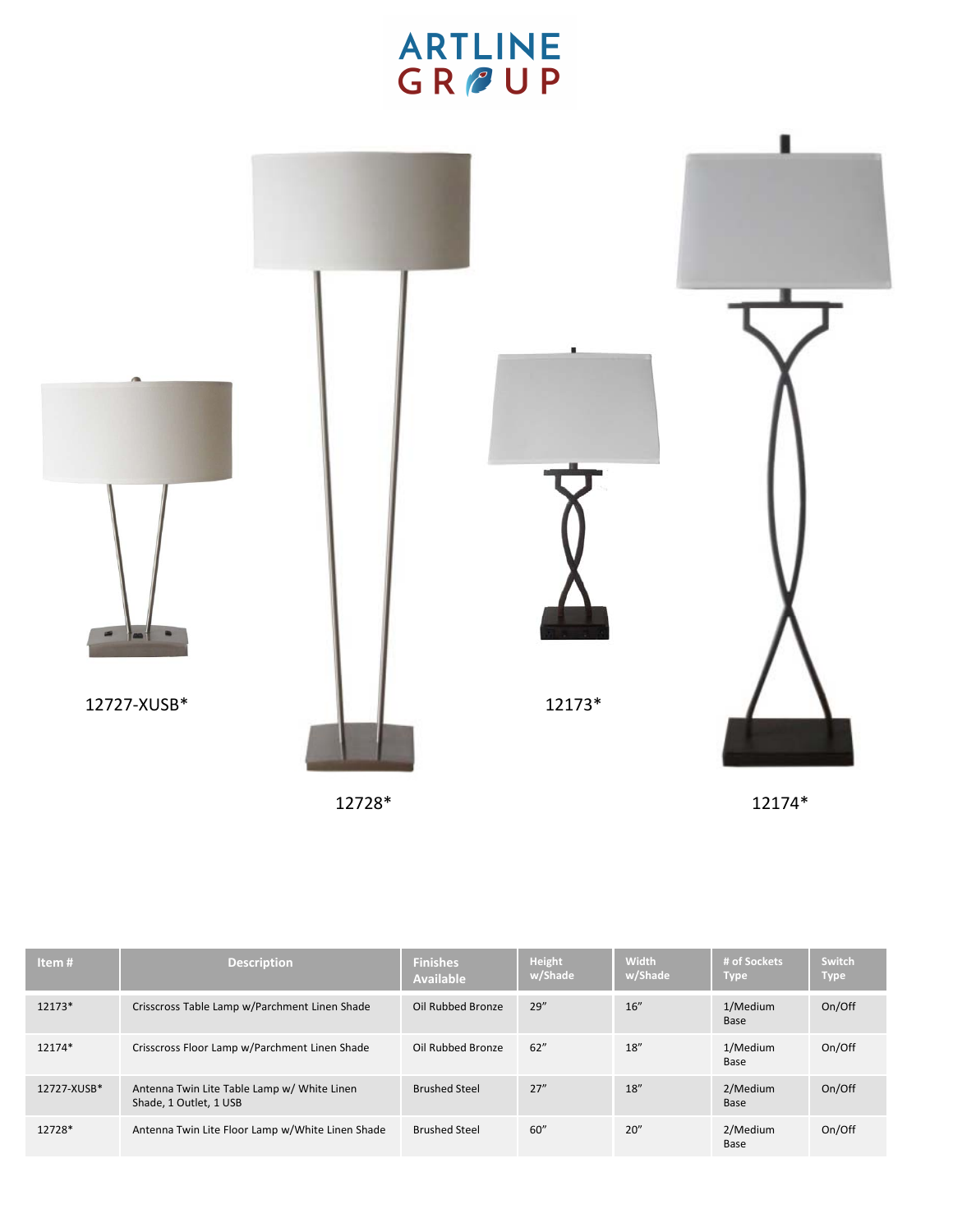

12984‐AB\* 12984‐BS\*

| Item#     | <b>Description</b>                                                                      | <b>Finishes Available</b> | <b>Height</b><br>w/Shade | Width<br>w/Shade | # of Sockets<br><b>Type</b> | <b>Switch</b><br><b>Type</b> |
|-----------|-----------------------------------------------------------------------------------------|---------------------------|--------------------------|------------------|-----------------------------|------------------------------|
| 12982-AB* | Architectural Pillar Table Lamp w/Parchment Linen<br>Shade                              | Antique Brass w/White     | 31"                      | 16''             | 1/Medium<br>Base            | 3 Way                        |
| 12983-BS* | Architectural Pillar Floor Lamp w/ Parchment Linen<br>Shade                             | Brushed Steel w/Black     | 60''                     | 18''             | 1/Medium<br>Base            | 3 Way                        |
| 12984-AB* | Downbridge Architectural Pillar Table Lamp w/White<br>Linen Shade, 1 Outlet, 1 USB Port | Antique Brass w/White     | 27''                     | 7"               | 1/Medium<br>Base            | On/Off                       |
| 12984-BS* | Downbridge Architectural Pillar Table Lamp w/White<br>Linen Shade, 1 Outlet, 1 USB Port | Brushed Steel w/Black     | 27''                     | 7"               | 1/Medium<br>Base            | On/Off                       |
| 12985-BS* | Downbridge Architectural Pillar Floor Lamp w/White<br>Linen Shade                       | Brushed Steel w/Black     | 60''                     | 18''             | 1/Medium<br>Base            | On/Off<br>Foot               |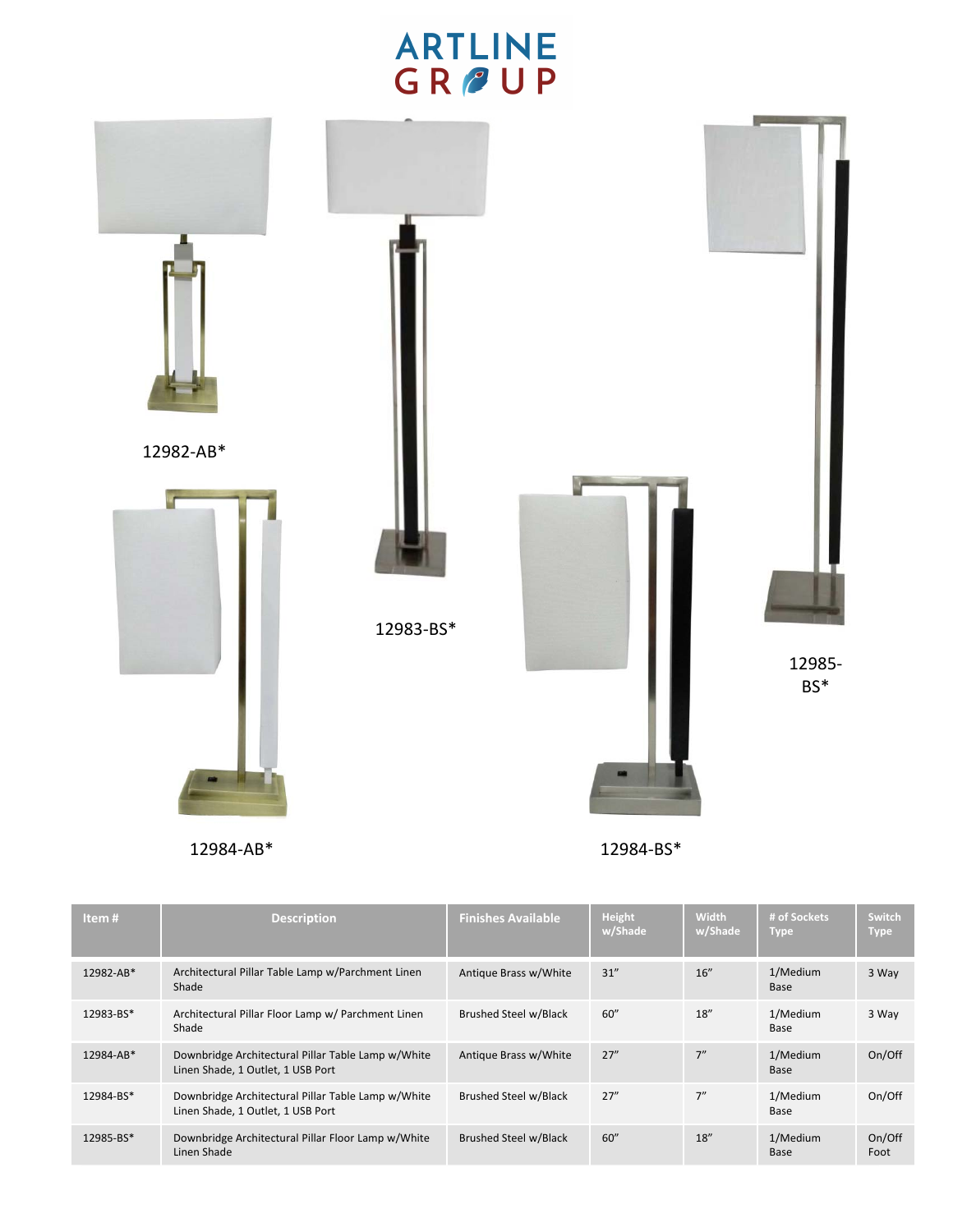

12300‐BZ\*

### \*Custom orders only‐call for details

| Item#          | <b>Description</b>                                           | <b>Finishes Available</b> | <b>Height</b><br>w/Shade | <b>Width</b><br>w/Shade | # of Sockets Type | Switch Type |
|----------------|--------------------------------------------------------------|---------------------------|--------------------------|-------------------------|-------------------|-------------|
| 12299-BZ-XUSB* | Table Lamp w/1 Outlet & 1 USB Port,<br>Parchment Linen Shade | <b>Bronze</b>             | 26''                     | 9''                     | 1/Medium Base     | On/Off      |
| 12299-SN-XUSB* | Table Lamp w/1 Outlet & 1 USB Port,<br>White Linen shade     | Satin Nickel              | 26''                     | 9''                     | 1/Medium Base     | On/Off      |
| 12300-BZ*      | Floor Lamp w/Parchment Linen Shade                           | Bronze, Satin Nickel      | 62''                     | 17''                    | 1/Medium Base     | On/Off      |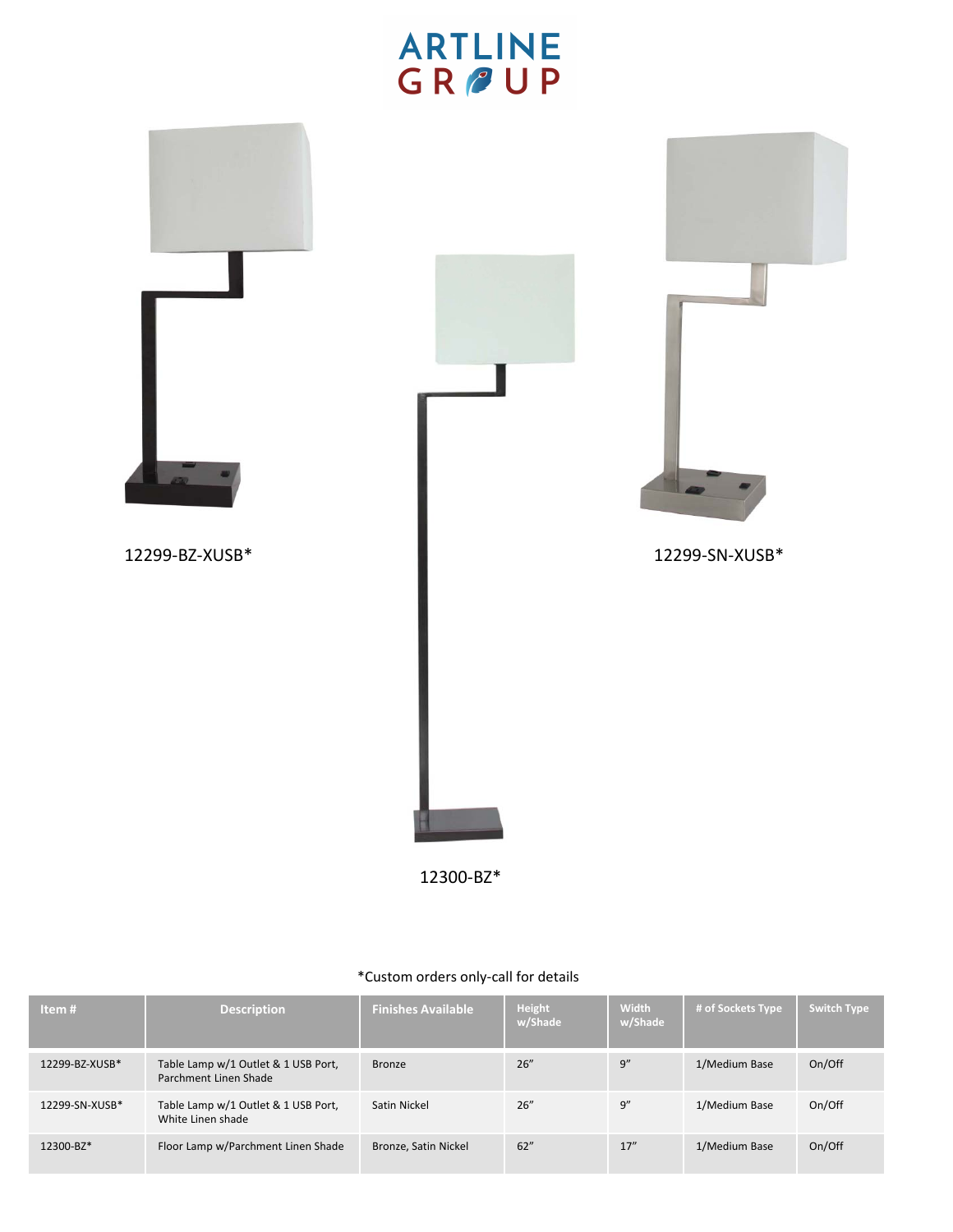

12297‐XUSB\* 12298\*

| *Custom orders only-call for details |  |  |  |  |
|--------------------------------------|--|--|--|--|
|--------------------------------------|--|--|--|--|

| *Custom orders only-call for details |                                                                          |                           |                   |                  |                                       |                       |  |  |
|--------------------------------------|--------------------------------------------------------------------------|---------------------------|-------------------|------------------|---------------------------------------|-----------------------|--|--|
| Item#                                | <b>Description</b>                                                       | <b>Finishes Available</b> | Height<br>w/Shade | Width<br>w/Shade | # of<br><b>Sockets</b><br><b>Type</b> | Switch<br><b>Type</b> |  |  |
| 12297-XUSB*                          | Bridge Swing Arm Table Lamp w/White Linen<br>Shade, 1 Outlet, 1 USB Port | Satin Nickel              | 23''              | 14''             | 1/Medium<br>Base                      | On/Off                |  |  |
| 12298*                               | Bridge Swing Arm Floor Lamp w/White Linen<br>Shade                       | Satin Nickel              | 62''              | 17''             | 1/Medium<br>Base                      | On/Off                |  |  |
| 12678-XUSB*                          | Bridge Swing Arm Table Lamp w/White Linen<br>Shade, 1 Outlet, 1 USB Port | Satin Nickel              | 27''              | 13''             | 1/Medium<br>Base                      | On/Off                |  |  |
| 13009-XUSB*                          | Bridge Table Lamp w/Parchment Linen Shade, 1<br>Outlet, 1 USB Port       | <b>Antique Brass</b>      | 23'''             | 10''             | 1/Medium<br>Base                      | On/Off                |  |  |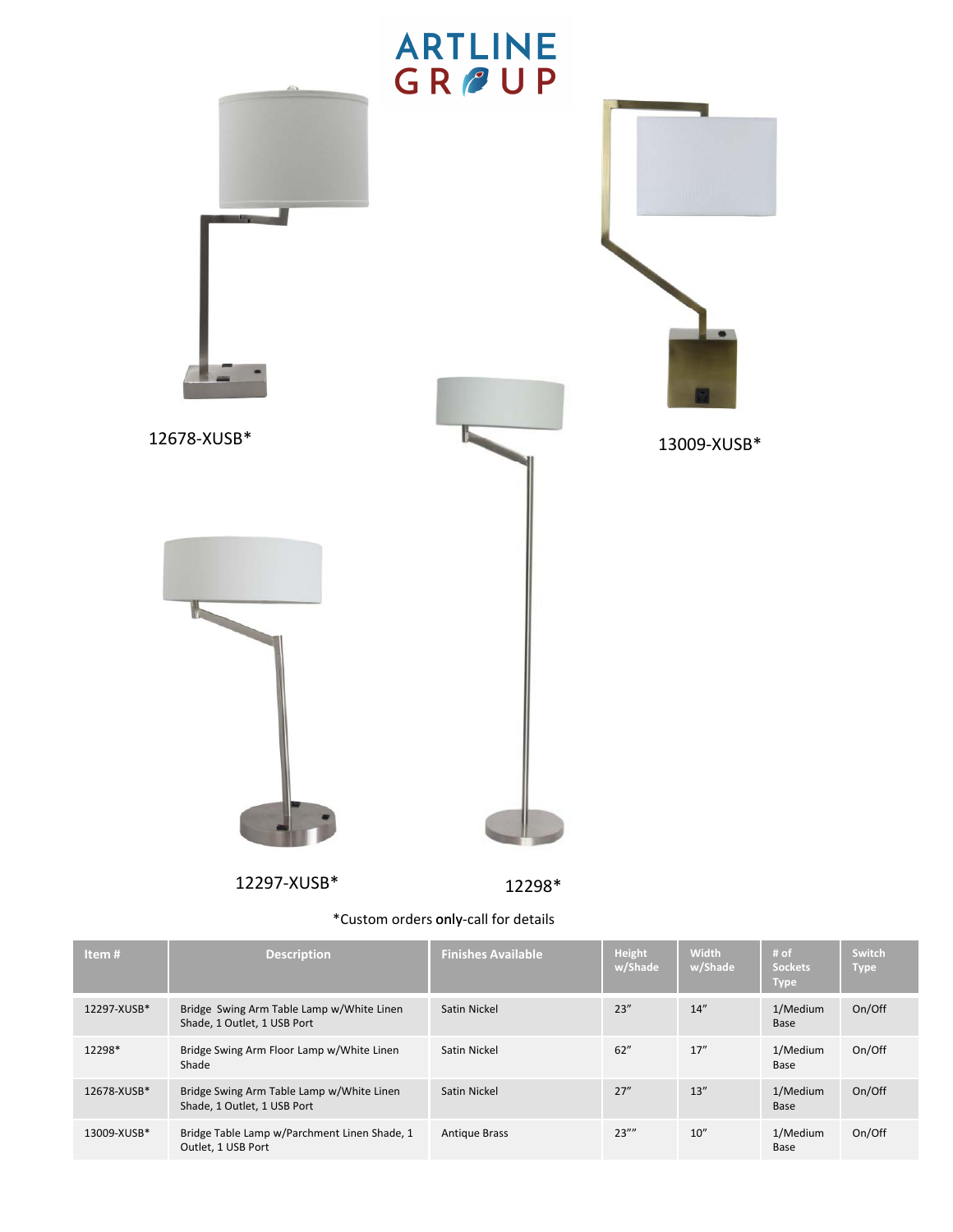### **ARTLINE** GROUP



### **Item # Description Description Example 2 w/Shade Width w/Shade # of Sockets Type Switch** 12719‐AB‐XUSB\* 12719‐BS‐XUSB\* Twin Light Column Table Lamp w/Cream Linen Shade, 1 Outlet, 1 USB Port Matte Black w/Antique Brass, Matte Black w/Brushed Steel 30" 17" 2/Medium Base On/Off 12720‐BS\* 12720‐AB\* Twin Light Column Floor Lamp w/Cream Linen Shade Brushed Steel Antique Brass 60" 19" 2/Medium Base On/Off 12742\* Open Tower Table Lamp w/Black Linen Shade Black 18" 11" 1/Medium Base On/Off 12743\* Open Tower Floor Lamp w/Black Linen Shade Black 59" 15" 1/Medium Base On/Off

### \*Custom orders only‐call for details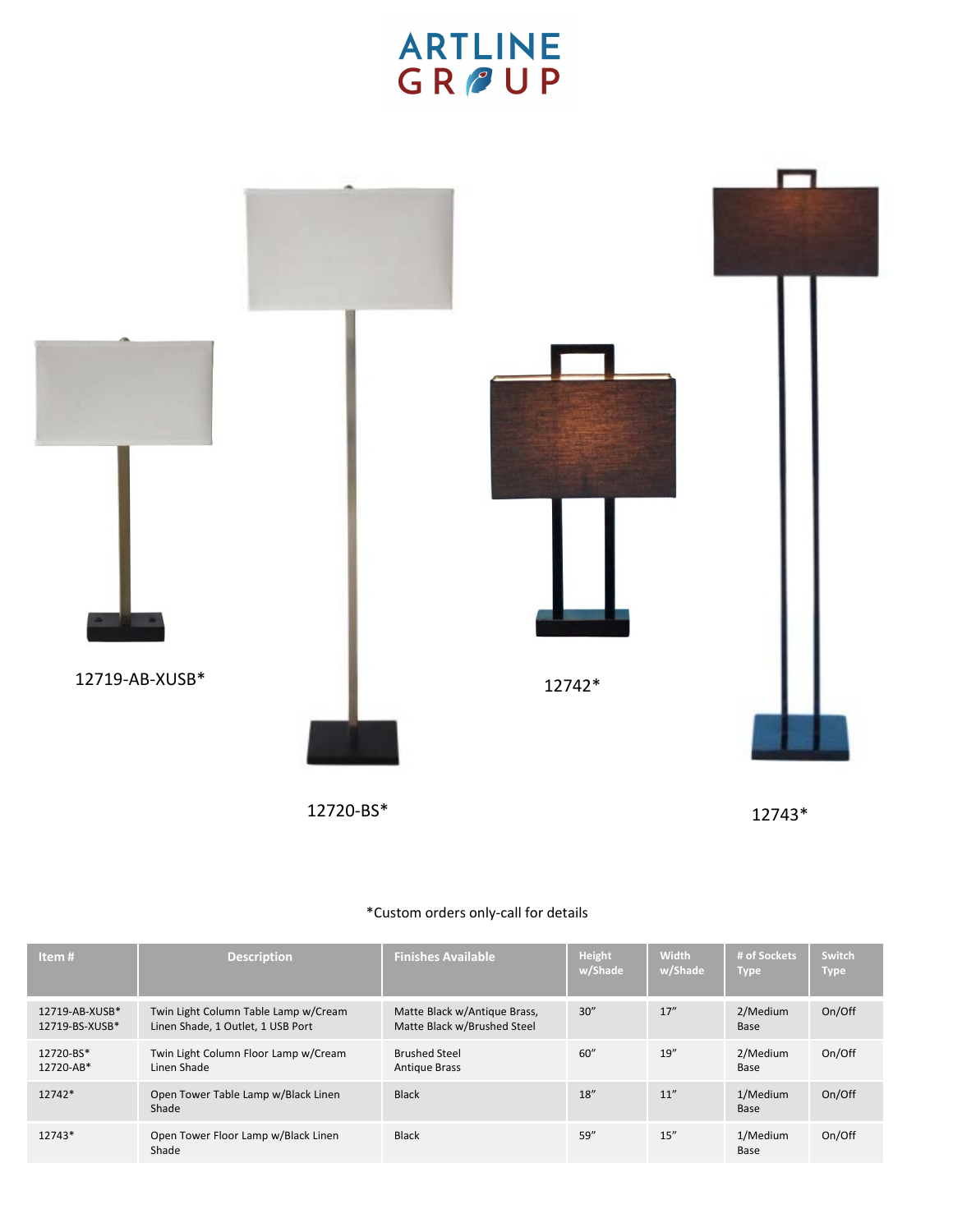

1760 1760‐XX \*Custom orders only‐call for details



| Item#           | <b>Description</b>                                                           | <b>Finishes Available</b>                  | Height<br>w/Shade | Width w/Shade | # of<br><b>Sockets</b><br><b>Type</b> | Switch<br><b>Type</b> |
|-----------------|------------------------------------------------------------------------------|--------------------------------------------|-------------------|---------------|---------------------------------------|-----------------------|
| 12726-BS-XXUSB* | Swivel Neck Task Table Lamp w/2 Outlets & USB<br>Port, Parchment Linen shade | Brushed Steel, Oil Rubbed<br><b>Bronze</b> | 24''              | 12"           | 1/Medium<br>Base                      | On/Off                |
| 13007-XUSB*     | Crisscross Table Lamp w/1 Oiutlet, 1 USB Port,<br>Parchment Linen Shade      | <b>Madison Bronze</b>                      | 26''              | 7"            | 1/Medium<br>Base                      | On/Off                |
| 1760            | Curved Task Lamp w/White Linen Shade                                         | Chrome                                     | 19''              | 7"            | 1/Medium<br>Base                      | 3 Way                 |
| 1760-XX         | Curved Task Lamp w/2 Outlets, White Linen shade                              | Chrome                                     | 19''              | 7"            | 1/Medium<br>Base                      | 3 Way                 |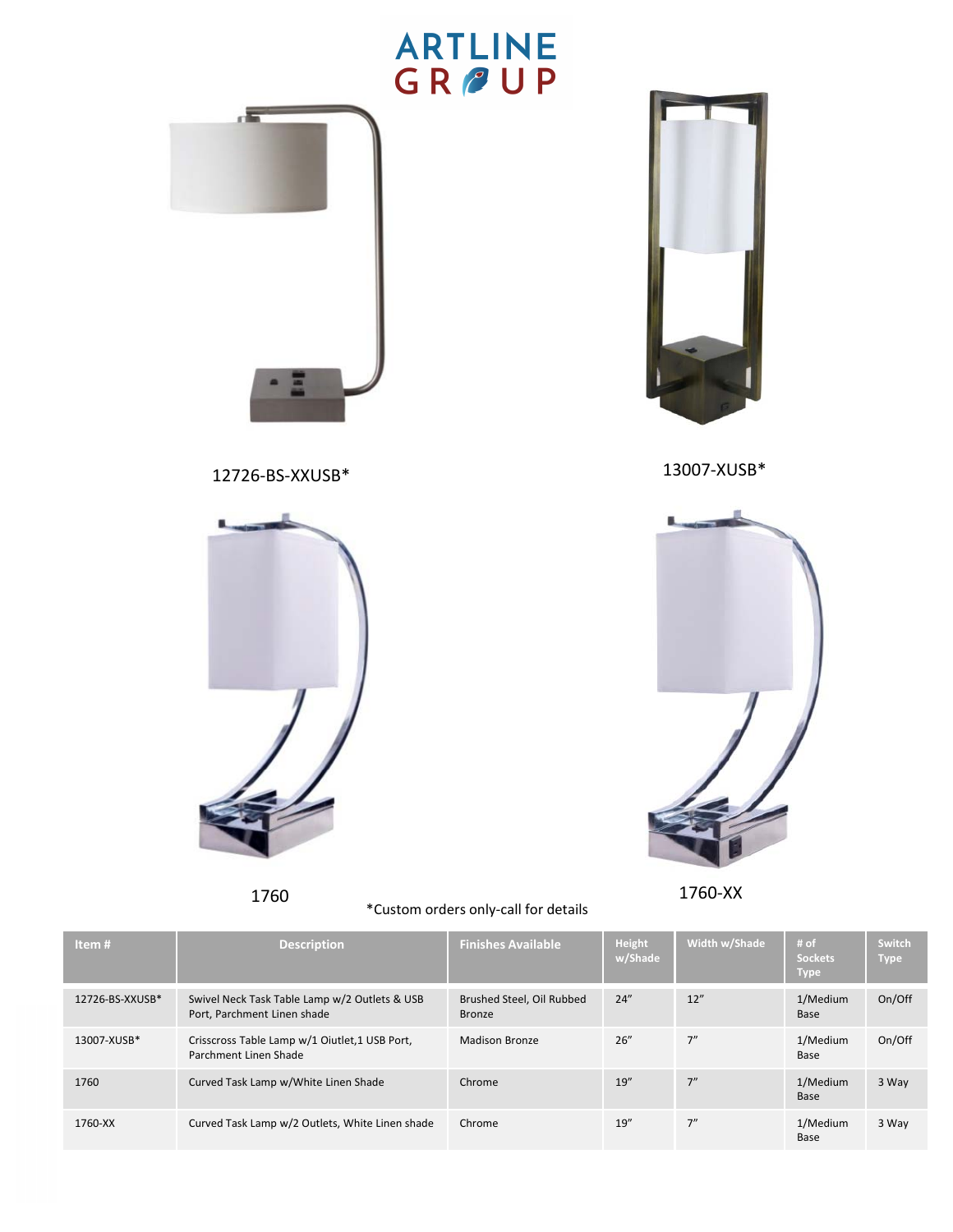

| Item #z         | <b>Description</b>                                              | <b>Finishes Available</b> | <b>Height</b><br>w/Shade | <b>Width</b><br>w/Shade | # of Sockets<br>Type | <b>Switch Type</b> |
|-----------------|-----------------------------------------------------------------|---------------------------|--------------------------|-------------------------|----------------------|--------------------|
| 11990-BS-XXUSB* | Column Table Lamp w/White Linen Shade,<br>2 Outlets, 1 USB Port | <b>Brushed Nickel</b>     | 29''                     | 17''                    | 1/Medium Base        | On/Off             |
| 11993*          | Column Floor Lamp w/White Linen Shade                           | <b>Brushed Nickel</b>     | 58''                     | 15''                    | 1/Medium Base        | On/Off             |
| 11998-BS*       | Dual Column Twin Light Table Lamp<br>w/White Linen Shade        | <b>Brushed Steel</b>      | 24''                     | 15''                    | 2Medium Base         | On/Off             |
| 11998-PB*       | Dual Column Twin Light Table Lamp<br>w/Parchment Linen Shade    | <b>Polished Brass</b>     | 24''                     | 15''                    | 2/Medium Base        | On/Off             |
| 12997*          | Column Floor Lamp w/White Linen Shade                           | <b>Brushed Steel</b>      | 59''                     | 11''                    | 1/Medium Base        | On/Off Foot        |

I.

### \*Custom orders only‐call for details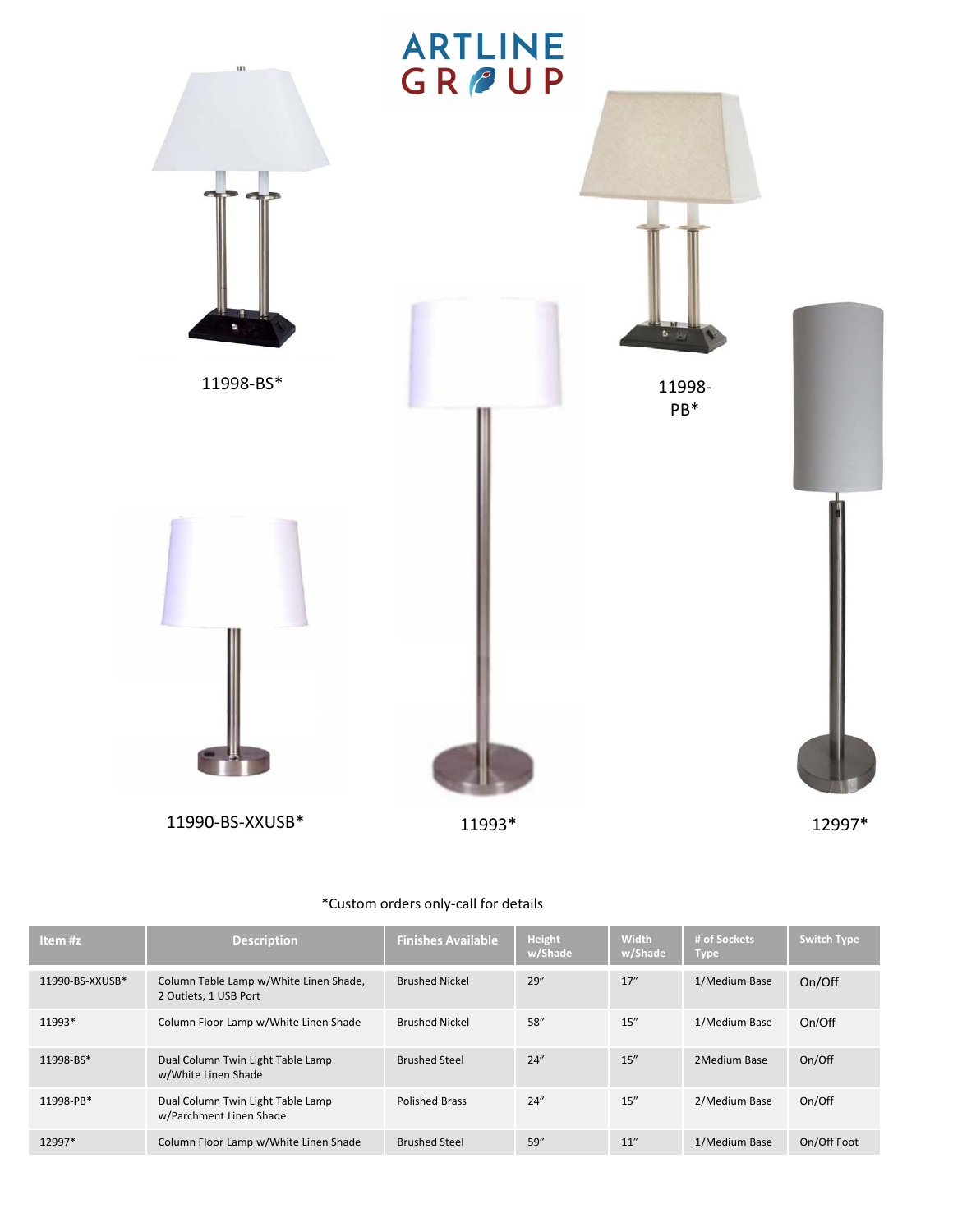

| Item $#$ | <b>Description</b>                                                  | <b>Finish Available</b> | Height w/Shade | <b>Width</b><br>w/Shade | # of Sockets<br><b>Type</b> | Switch<br><b>Type</b> |
|----------|---------------------------------------------------------------------|-------------------------|----------------|-------------------------|-----------------------------|-----------------------|
| 1747-XX  | Stacked Spheres Table Lamp w/White Linen Shade, 2<br><b>Outlets</b> | <b>Painted Black</b>    | 30''           | 14''                    | 1/Medium Base               | On/Off                |
| 1748     | Stacked Spheres Floor Lamp w/White Linen Shade                      | <b>Painted Black</b>    | 57''           | 15''                    | 1/Medium Base               | On/Off                |
| 1765-D   | Candlestick Table Lamp w/ White Linen Shade                         | Painted Bronze          | 24.5''         | 13''                    | 1/Medium Base               | On/Off                |
| 1765-F   | Candlestick Floor Lamp w/White Linen Shade                          | Painted Bronze          | 62''           | 14''                    | 1/Medium Base               | On/Off                |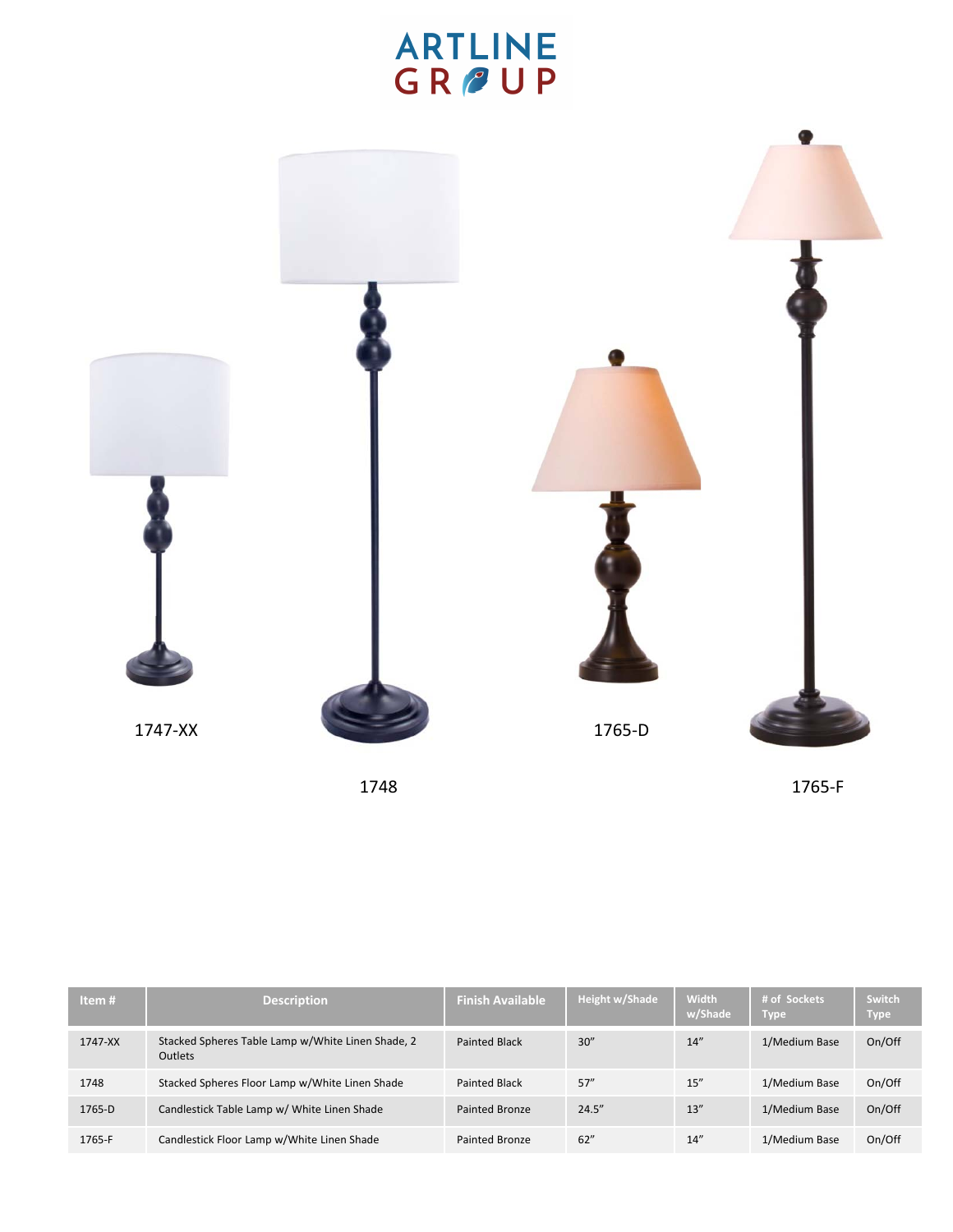



1122‐BS‐XX 1122‐SB‐XX

 $\sqrt{n}$ 



12289‐BS‐XUSB

| Item#         | <b>Description</b>                                                  | <b>Finishes Available</b> | <b>Height</b><br>w/Shade | <b>Width</b><br>w/Shade | # of Sockets Type | Switch Type |
|---------------|---------------------------------------------------------------------|---------------------------|--------------------------|-------------------------|-------------------|-------------|
| 1122-BS-XX    | Task Table Lamp w/Adjustable Metal shade,<br>2 Outlets              | <b>Brushed Steel</b>      | 24''                     | 9''                     | 1/Medium Base     | On/Off      |
| 1122-SB-XX    | Task Table Lamp w/Adjustable Metal Shade,<br>2 Outlets              | <b>Satin Brass</b>        | 24''                     | 9''                     | 1/Medium Base     | On/Off      |
| 12289-BS-XUSB | Candlestick Table Lamp w/White Linen<br>Shade, 1 Outlet, 1 USB Port | <b>Brushed Steel</b>      | 28''                     | 15''                    | 1/Medium Base     | On/Off      |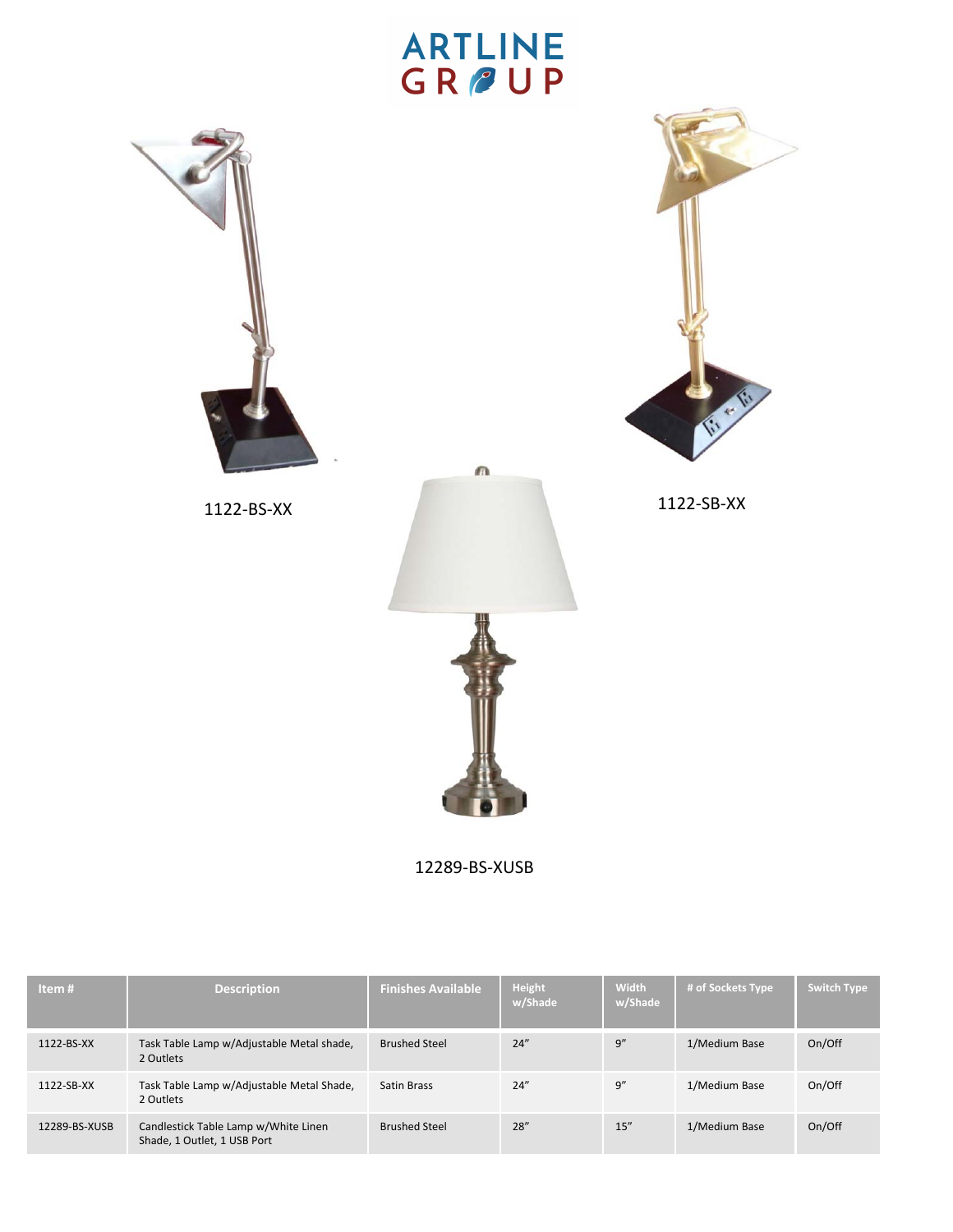### **ARTLINE**<br>GR<sub></sub>OUP







8533‐LTBZ‐XUSB 8911‐STR‐XUSB



| Item#                       | <b>Description</b>                                                   | <b>Finishes Available</b>                                                         | Height<br>w/Shade | <b>Width</b><br>w/Shade | # of Sockets Type | Switch<br><b>Type</b> |
|-----------------------------|----------------------------------------------------------------------|-----------------------------------------------------------------------------------|-------------------|-------------------------|-------------------|-----------------------|
| 8533-LTBZ-XUSB              | Totemic Table Lamp w/White Linen Shade,<br>1 Outlet, 1 USB Port      | Light Bronze, Wood Tone                                                           | 27"               | 13"                     | 1/Medium Base     | 3 Way                 |
| 8750-RBSXUSB-<br>CHAR       | Cylinder Table Lamp w/Parchment Linen<br>Shade, 1 Outlet, 1 USB Port | <b>Transparent Charcoal</b>                                                       | 25''              | 15''                    | 1/Medium Base     | 3 Way                 |
| 8833-RBSXUSB-<br><b>COR</b> | Cylinder Table Lamp w/White Linen Shade,<br>1 Outlet, 1 USB Port     | Bone, Ivory, White, Burgundy,<br>Coral, Gauntlet Grey,<br>Wedgewood Blue, Seafoam | 30''              | 17''                    | 1/Medium Base     | 3 Way                 |
| 8911-STR-XUSB               | Vase Table Lamp w/White Linen Shade, 1<br>Outlet, 1 USB Port         | Straw. Charcoal                                                                   | 30''              | 16''                    | 1/Medium Base     | 3 Way                 |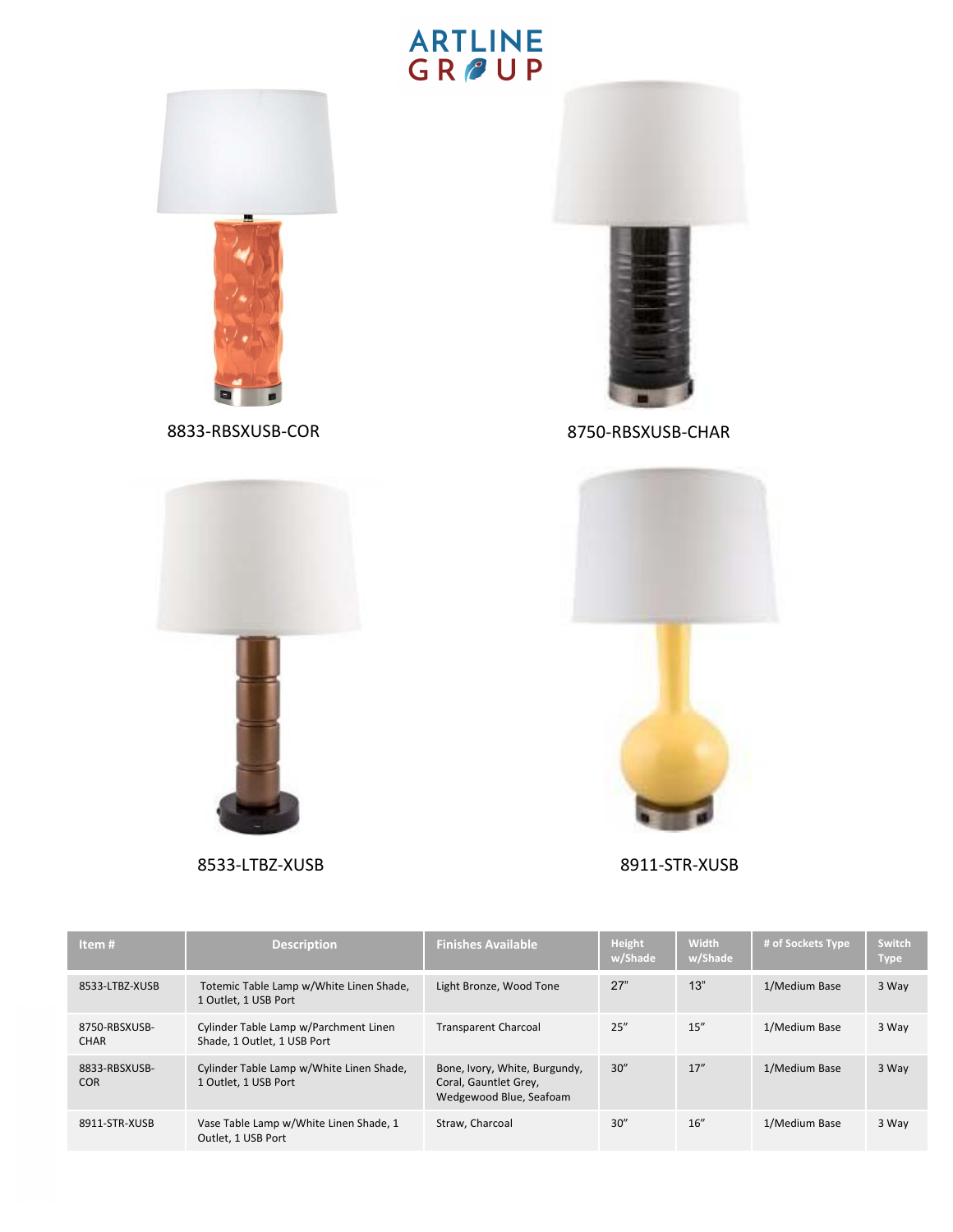

| Item#   | <b>Description</b>                                             | <b>Finishes Available</b> | <b>Height</b><br>w/Shade | Width w/Shade | # of Sockets<br><b>Type</b> | <b>Switch Type</b> |
|---------|----------------------------------------------------------------|---------------------------|--------------------------|---------------|-----------------------------|--------------------|
| 7790    | Double Gourd Table Lamp w/Parchment Linen<br>Shade, Twin Light | Seafoam                   | 28.5''                   | 16''          | 2/Medium Base               | 2 On/Off           |
| 8699-XX | Vase Table Lamp w/Parchment Linen Shade, 2<br>Outlets          | Oxblood                   | 25''                     | 15''          | 1/Medium Base               | On/Off             |
| 8715-XX | Double Gourd Table Lamp w/Parchment Linen<br>Shade, 2 Outlets  | Teal                      | 26''                     | 15''          | 1/Medium Base               | On/Off             |
| 8728-XX | Vase Table Lamp w/White Linen Shade, 2 Outlets                 | White                     | 24''                     | 13''          | 1/Medium Base               | On/Off             |